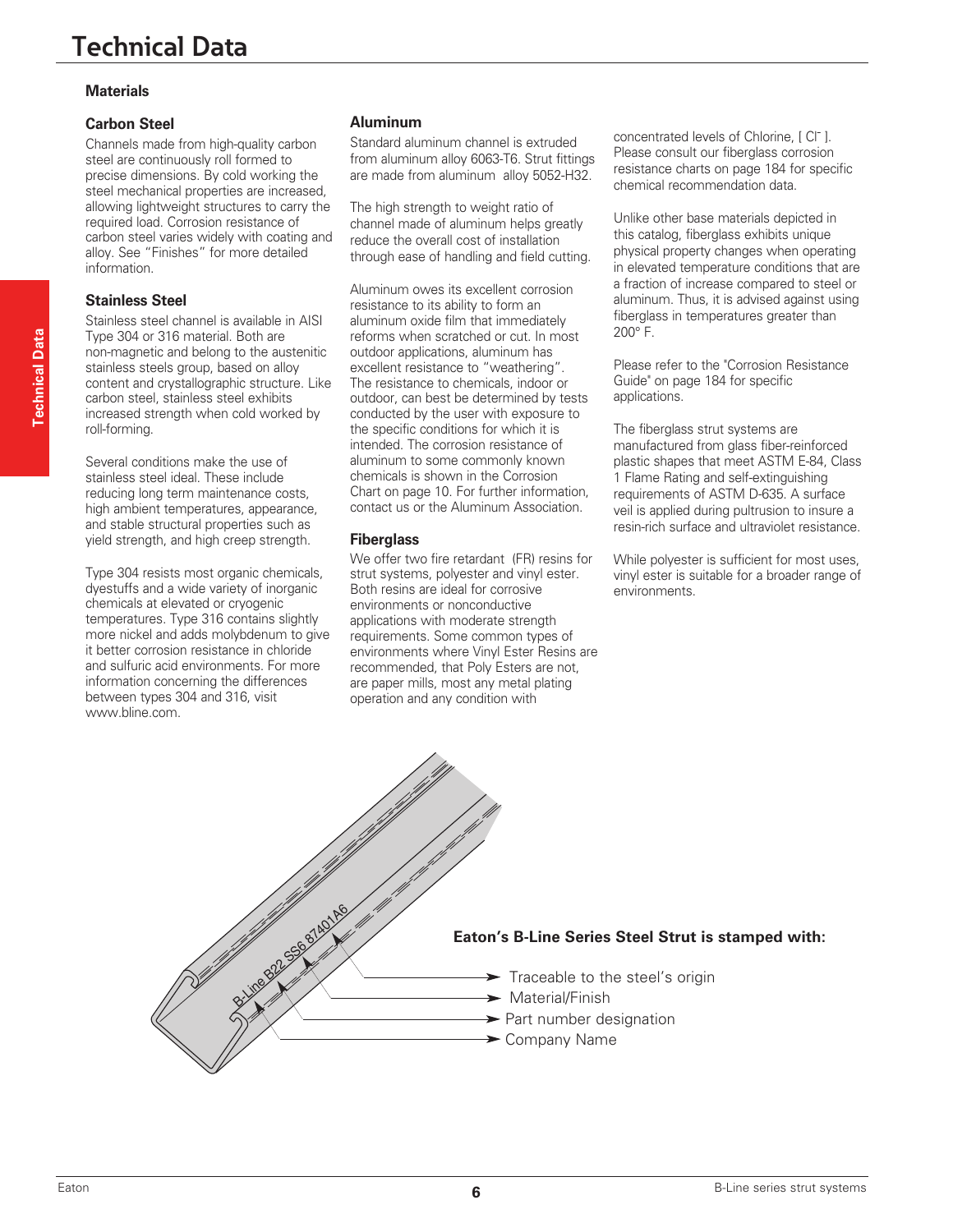### **Finishes**

### **Zinc Coatings**

Zinc protects steel in two ways. First it protects the steel as a coating, and second acts as a sacrificial anode to repair bare areas such as cut edges, scratches, and gouges. The corrosion protection of zinc is directly related to its thickness and the environment. This means a .2 mil coating will last twice as long as a .1 mil coating in the same environment.

Galvanizing also protects cut and drilled edges.



### **Electrogalvanized Zinc**

Electrogalvanized Zinc (also known as zinc plated or electroplated) is the process by which a coating of zinc is deposited on the steel by electrolysis from a bath of zinc salts.

A rating of SC3, our standard, provides a minimum zinc coating thickness of .5 mils (excluding hardware, which is  $SC1 = .2$ mils).

When exposed to air and moisture, zinc forms a tough, adherent, protective film consisting of a mixture of zinc oxides, hydroxides, and carbonates. This film is a barrier coating which helps slow subsequent corrosive attack on the zinc. This coating is usually recommended for indoor use in relatively dry areas, as it provides ninety-six hours protection in salt spray testing per ASTM B117.

### **Chromium / Zinc**

Chromium / Zinc is a corrosion resistant composition, which was developed to protect fasteners and small bulk items for automotive use. The coating applications have since been extended to larger parts and other markets.

Chromium/Zinc composition is an aqueous coating dispersion containing chromium, proprietary organics, and zinc flake.

This finish provides 720 hours protection in salt spray testing per ASTM B117.

### **Pre-Galvanized Zinc**

(Mill galvanized, hot dip mill galvanized or continuous hot dip galvanized) Pregalvanized steel is produced by coating coils of sheet steel with zinc by continuously rolling the material through molten zinc at the mills. This is also known as mill galvanized or hot dip mill galvanized. These coils are then slit to size and fabricated by roll forming, shearing, punching, or forming to produce our pre-galvanized strut products.

The G90 specification calls for a coating of .90 ounces of zinc per square foot of steel. This results in a coating of .45 ounces per square foot on each side of the sheet. This is important when comparing this finish to hot dip galvanized after fabrication.

During fabrication, cut edges and welded areas are not normally zinc coated; however, the zinc near the uncoated metal becomes a sacrificial anode to protect the bare areas after a short period of time.

#### **Hot Dip Galvanized After Fabrication (Hot dip galvanized or batch hot dip galvanized)**

Hot dip galvanized strut products are fabricated from steel and then completely immersed in a bath of molten zinc. A metallic bond occurs resulting in a zinc coating that completely coats all surfaces, including edges and welds.

Another advantage of this method is coating thickness. Strut products that are hot dip galvanized after fabrication have a minimum thickness of 1.50 ounces per square foot on each side, or a total 3.0 ounces per square foot of steel, according to ASTM A123.

The zinc thickness is controlled by the amount of time each part is immersed in the molten zinc bath as well as the speed at which it is removed. The term "double dipping" refers to parts too large to fit into the galvanizing kettle and must be dipped one end at a time. It does not refer to extra coating thickness.

The layer of zinc which bonds to steel provides a dual protection against corrosion. It protects first as an overall barrier coating. If this coating happens to be scratched or gouged, zinc's secondary defense is called upon to protect the steel by galvanic action.

Hot-Dip Galvanized After Fabrication is recommended for prolonged outdoor exposure and will usually protect steel for 20 years or more in most atmospheric environments and in many industrial environments. For best results, a zinc rich paint (available from Eaton's B-Line Division) should be applied to field cuts. The zinc rich paint will provide immediate protection for these areas and eliminate the short time period for galvanic action to "heal" the damaged coating.



**7 1 1 B**-Line series strut systems Eaton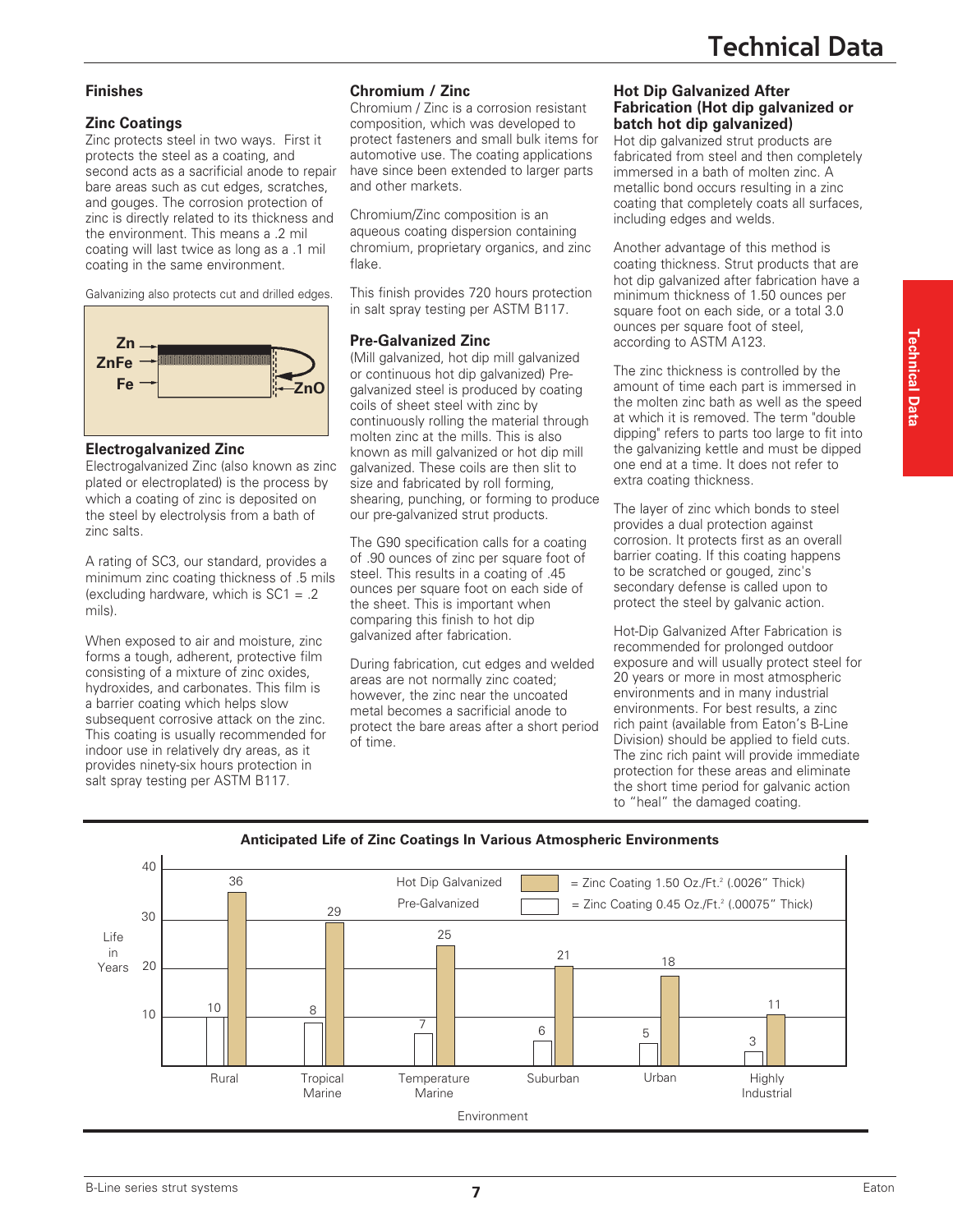# **Technical Data**

# **DURA GREEN™ and DURA-COPPER™ Epoxy Coatings**

DURA GREEN and DURA-COPPER epoxy coatings are water borne epoxy coatings applied to B-Line series products by a precisely controlled cathodic electrodeposition process. This process is accomplished using a conveyor to transport channel and fittings through several cleaning, phosphatizing and application stages prior to being baked (See diagram below).

This custom-designed paint system is used for painting all channels, channel combinations, slotted angle, and fittings.

Samples are selected on a routine basis for salt spray (fog) testing to verify the quality of the finish. These tests are performed in accordance with ASTM B117 and evaluated and related according to ASTM D1654 (Tables 1 & 2).

The DURA GREEN and DURA-COPPER epoxy coatings have been tested and listed by Underwriters Laboratories in

accordance with "Standard for Surface Metal Raceway and Fittings, UL5" and "Standard for Pipe Hanger Equipment for Fire Protection Service, UL203".

Due to DURA GREEN's organically based composition, it seats itself into porous surfaces more completely and efficiently than zinc coatings. As these porous caverns are filled along the material profile, the outer finished surface demonstrates an increased smooth uniform plane which produces considerably less off-gasing when tested.

DURA GREEN channel meets or exceeds 100 level clean room standards. This was confirmed by testing the channel in accordance with Boeing (PCL) Standards, which are more stringent and complete than ASTM E595-93. DURA GREEN was found to be a superior finish, due in part to its proven application process.

## **Salt Spray Test Results**

| <b>Type of Finish</b>      | <b>Unscribed</b><br><b>5% Failure (1)</b> | Scribed <sup>1</sup> /8" (3.2) Creepage<br>from Scribe (1) |
|----------------------------|-------------------------------------------|------------------------------------------------------------|
| <b>DURA GREEN Epoxy</b>    | 1000 Hours                                | 312 Hours                                                  |
| Mill Galv. (Pre-Galv.) G90 | 192 Hours                                 | 288 Hours                                                  |
| Perma-Green                | 438 Hours                                 | 231 Hours                                                  |
| Zinc Chromate              | 36 Hours                                  | 96 Hours                                                   |
| Industry Green (Range)     | 10 to 36 Hours                            | 4 to 30 Hours                                              |

(1) All salt spray (fog) tests conducted in accordance with ASTM B117 and evaluated and rated according to ASTM D1654 Tables 1 & 2. Tests are performed and certified by an independent testing laboratory.

#### **DURA GREEN / DURA-COPPER Epoxy Coating Process**

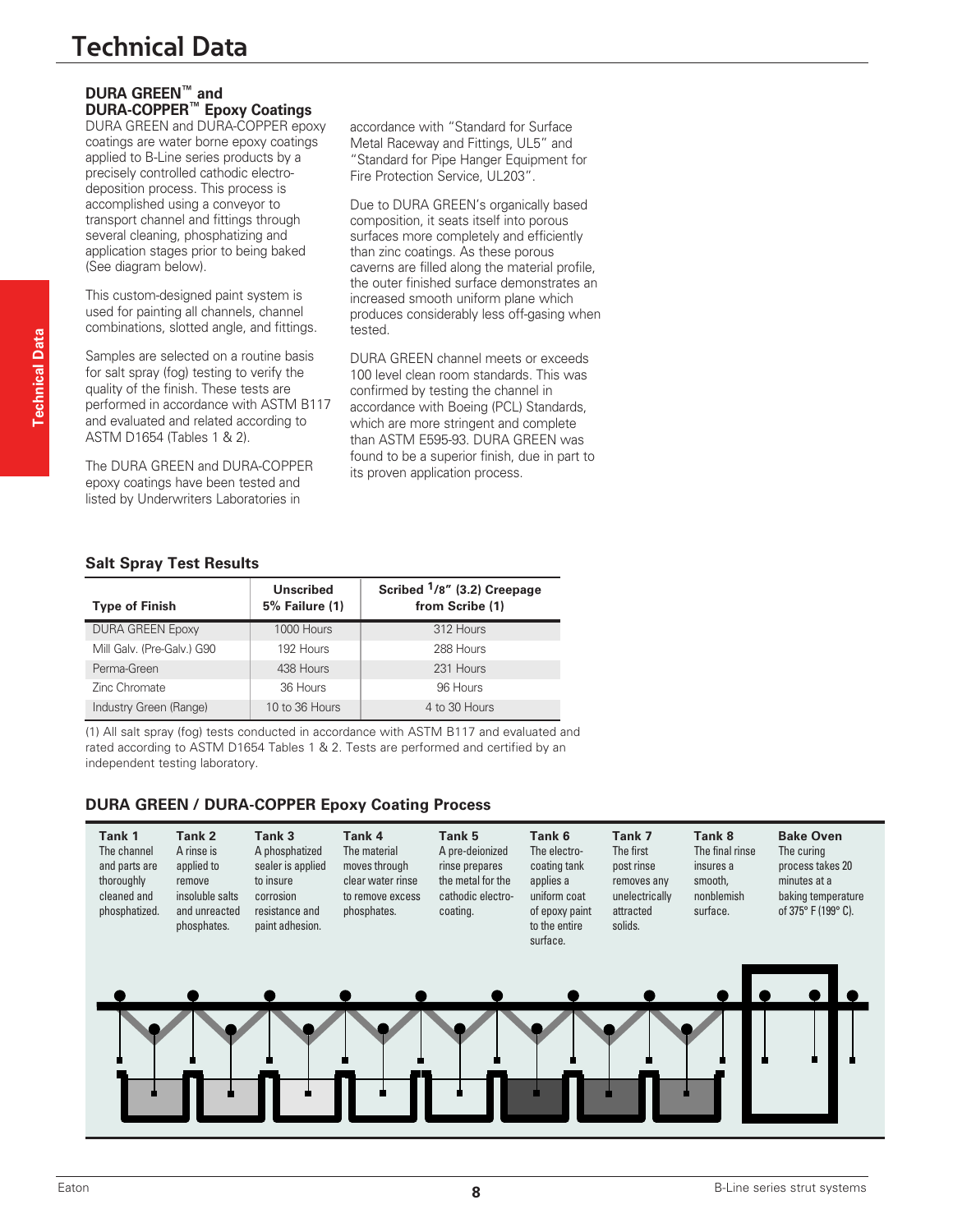# **Welding**

The welding procedures used in the fabrication of our steel products are in accordance with American Welding Society (AWS) Standards. To help achieve the highest quality in our manufacturing processes, our welders follow standards set by AWS Code.

# **Spot Welding**

Spot welded back-to-back channel is manufactured using a modern DC powered resistance welder controlled by a microprocessor. This produces a series of spot welds with speed and consistency.

Consistency is one of the most important advantages in specifying back-to-back channel. Variables such as weld

sequence, speed and duration are carefully controlled and monitored by a sophisticated electronic control system. A statistical quality control program, combining destructive and nondestructive testing, is used to help ensure high quality welds.

# **MIG Welding**

MIG welded, more properly called gas metal arc welded (GMAW) combination channels and fittings, are produced when physical dimensions or certain combinations require a weld process other than automatic spot welding. The same quality control requirements are imposed on MIG welded and spotwelded products.

# **Quality Assurance**

Our Quality Assurance Program has been developed and implemented for compliance with ISO9001:2008. We also comply with various industry standards and specifications. We have extensive experience in suppling metal framing components for the nuclear power generating industry, and upon request can provide products in compliance with 10CFR50 Appendix B, NQA-1 and 10CFR21. For more information on our quality capability please visit

www.cooperbline.com/nuclear.



# **Spot Weld MIG Weld**

 $1/2$ " (12.7mm) spot welds every 4" (101.6mm) on center



3/4" (9.0mm) long MIG welds every 6" (152.4mm) on center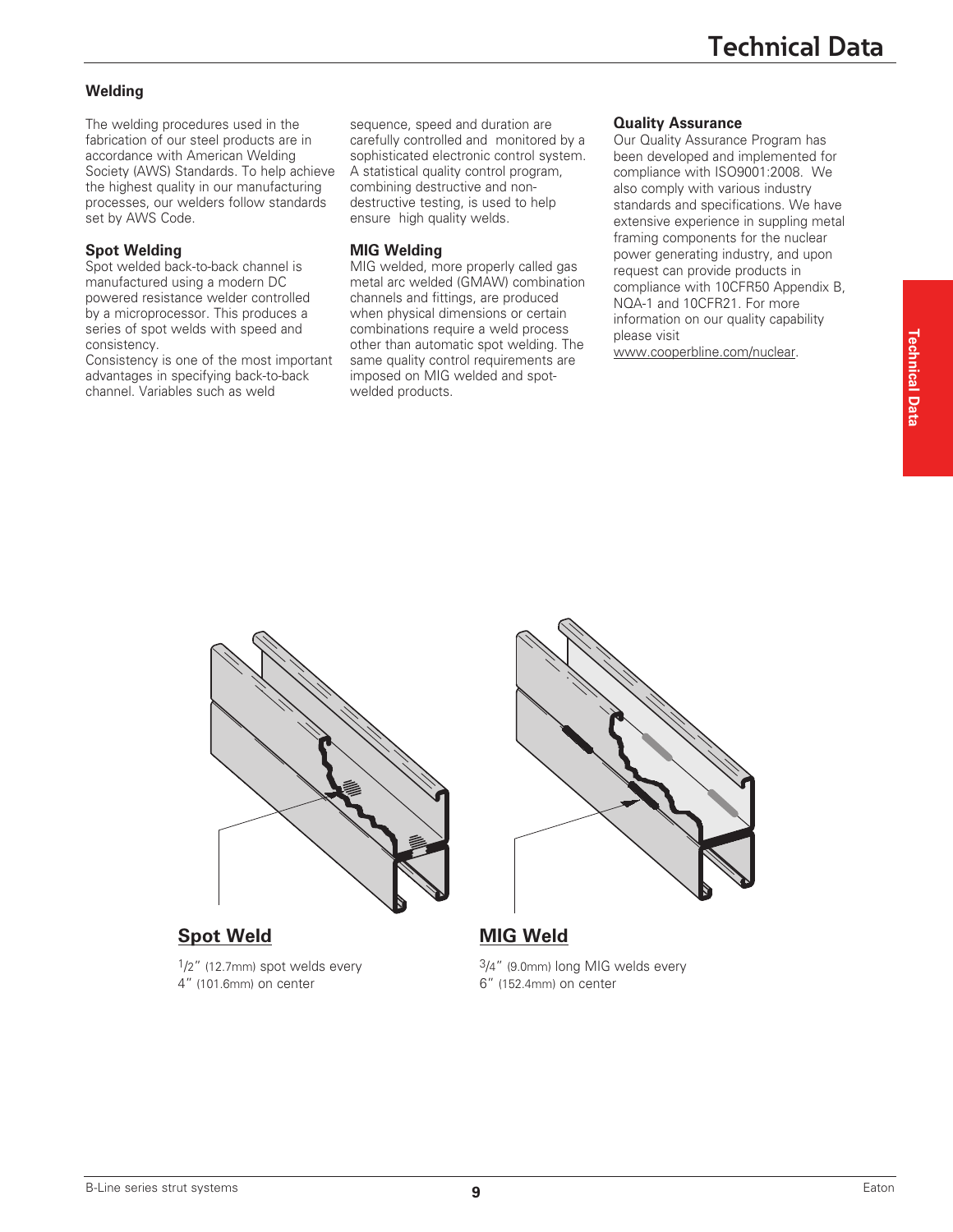# **Technical Data**

#### **Corrosion**

All metal surfaces are affected by corrosion. Depending on the physical properties of the metal and the environment to which it is exposed, chemical or electromechanical corrosion may occur.

#### **Atmospheric Corrosion**

Atmospheric corrosion occurs when metal is exposed to airborne liquids, solids or gases. Some sources of atmospheric corrosion are moisture, salt, dirt and sulphuric acid. This form of corrosion is typically more severe outdoors, especially near marine environments.

#### **Chemical Corrosion**

Chemical corrosion takes place when metal comes in direct contact with a corrosive solution. Some factors which affect the severity of chemical corrosion include: chemical concentration level, duration of contact, frequency of washing, and operating temperature.

### **Storage Corrosion**

Wet storage stain (white rust) is caused by the entrapment of moisture between surfaces of closely packed and poorly ventilated material for an extended period. Wet storage stain is usually superficial, having no affect on the properties of the metal.

Light staining normally disappears with weathering. Medium to heavy buildup should be removed in order to allow the formation of normal protective film. Proper handling and storage will help to assure stain-free material. If product arrives wet, it should be unpacked and dried before storage. Dry material should be stored in a well ventilated "low moisture" environment to avoid condensation formation. Outdoor storage is undesirable, and should be avoided whenever possible.

### **Galvanic Corrosion**

Galvanic corrosion occurs when two or more dissimilar metals are in contact in the presence of an electrolyte (i.e.: moisture). An electrolytic cell is created and the metals form an anode or a cathode depending on their relative position on the Galvanic Series Table. The anodic material will be the one to corrode. Anodic or cathodic characteristics of two dissimilar metals will depend on the type of each material. For example: If zinc and steel are in contact, the zinc acts as the anode and will corrode; the steel acts as the

# **Galvanic Series in Sea Water**

More Anodic

Vlore Anodic

Magnesium Magnesium Alloys Zinc Beryllium Aluminum - Zinc Alloys (7000 series) Aluminum - Magnesium Alloys (5000 series) Aluminum (1000 series) Aluminum - Magnesium Alloys (3000 series) Aluminum - Magnesium - Silicon Alloys (6000 series) Cadmium Aluminum - Copper Alloys (2000 series) Cast Iron, Wrought Iron, Mild Steel Austenitic Nickel Cast Iron Type 410 Stainless Steel (active) Type 316 Stainless Steel (active) Type 304 Stainless Steel (active) Naval Brass, Yellow Brass, Red Brass Tin Copper Lead-Tin Solders Admiralty Brass, Aluminum Brass Manganese Bronze Silicon Bronze Tin Bronze Type 410 Stainless Steel (passive) Nickel - Silver Copper Nickel Alloys Lead Nickel - Aluminum Bronze Silver Solder Nickel 200 Silver Type 316 Stainless Steel (passive) Type 304 Stainless Steel (passive) Incoloy 825 Hastelloy B Titanium Hastelloy C Platinum **Graphite** Anodic End Cathodic End

**Metals in descending order of activity in the presence of an electrolyte.**

cathode, and will be protected. If steel and copper are in contact, the steel is now the anode and will corrode.

The rate at which galvanic corrosion occurs depends on several factors:

1. The relative position on the Galvanic Series Table - the further apart materials are in the Galvanic Series Table, the greater the potential for corrosion of the anodic material.

2. The amount and concentration of electrolyte present - an indoor, dry environment will have little or no galvanic corrosion compared to a wet atmosphere.

3. The relative size of the materials - a small amount of anodic material in contact with a large cathodic material will result in greater corrosion. Likewise, a large anode in contact with a small cathode will decrease the rate of attack.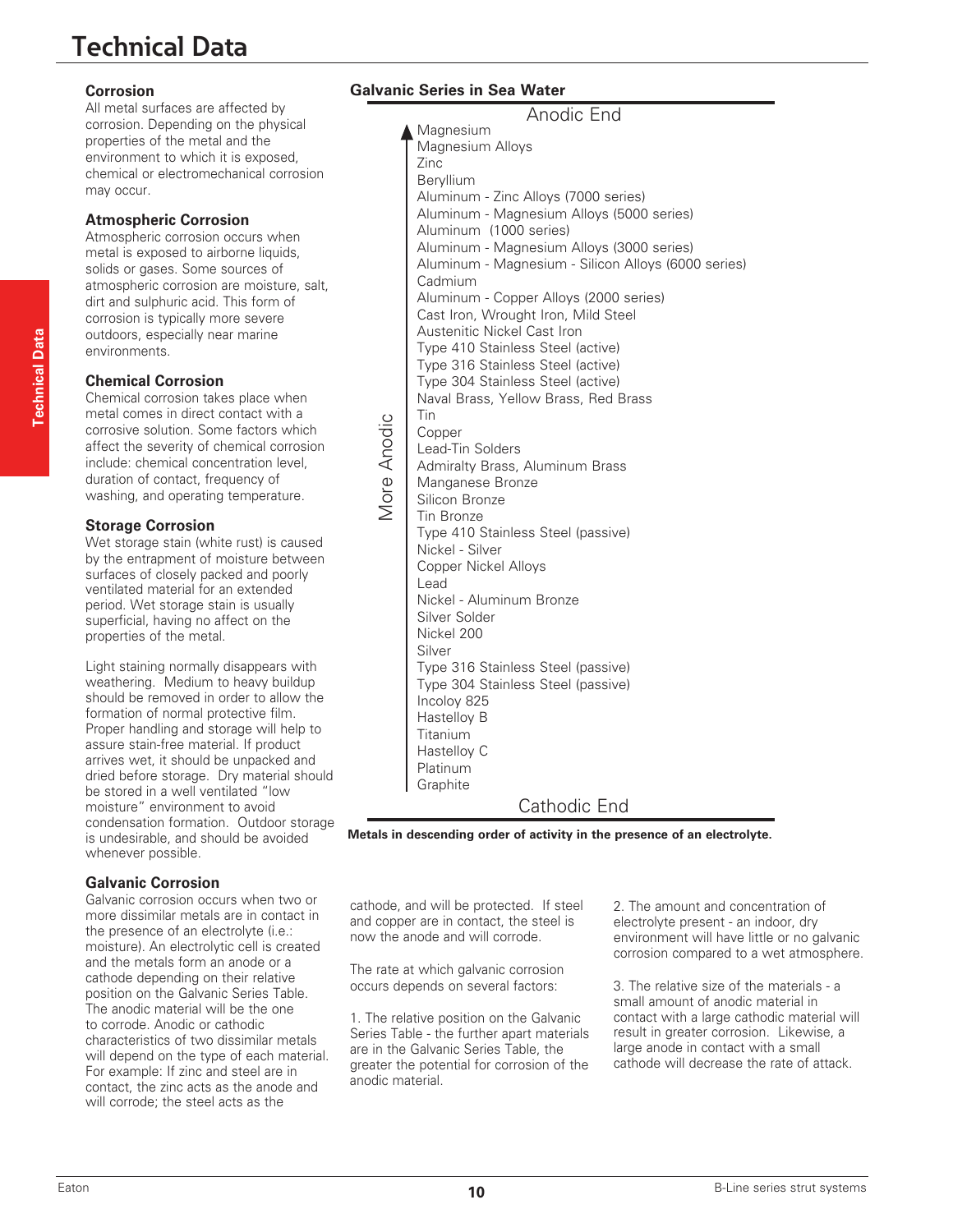# **Technical Data**

| <b>Chemical</b>                 | <b>Aluminum</b>          | <b>DURA GREEN™</b>     | <b>PVC</b>               | <b>Type 304</b><br><b>Stainless</b> | <b>Type 316</b><br><b>Stainless</b> | Zinc<br><b>Coated Steel</b> |
|---------------------------------|--------------------------|------------------------|--------------------------|-------------------------------------|-------------------------------------|-----------------------------|
| Acetic Acid 10%                 | $\mathsf R$              | $\overline{\text{NR}}$ | R                        | R                                   | R                                   | $\overline{\text{NR}}$      |
| Acetic Acid 2%                  | $\mathsf{R}$             | F                      | R                        | R                                   | R                                   | <b>NR</b>                   |
| Acetone                         | $\mathsf R$              | R                      | <b>NR</b>                | R                                   | R                                   | R                           |
| Ammonium Hydroxide-Conc.        | R                        | R                      | R                        | R                                   | $\overline{\mathsf{R}}$             | $\overline{\phantom{0}}$    |
| Ammonium Hydroxide 10%          | F                        | R                      | R                        | R                                   | R                                   |                             |
| Ammonium Hydroxide 2%           | R                        | R                      | R                        | R                                   | $\overline{\mathsf{R}}$             | $\overline{\phantom{0}}$    |
| Benzene                         | $\mathsf R$              | R                      | <b>NR</b>                | R                                   | $\mathsf R$                         |                             |
| <b>Bromine Water</b>            | <b>NR</b>                | R                      | R                        | <b>NR</b>                           | <b>NR</b>                           | $\overline{\phantom{0}}$    |
| Butanol (Butyl Alcohol)         | $\mathsf R$              | R                      | R                        | R                                   | $\mathsf R$                         | R                           |
| Carbon Disulfide                | $\mathsf R$              | R                      | <b>NR</b>                | R                                   | $\overline{\mathsf{R}}$             |                             |
| Carbon Tetrachloride            | F                        | R                      | F                        | R                                   | R                                   | $\qquad \qquad -$           |
| <b>Chlorine Water</b>           | $\mathsf{R}$             | R                      | R                        | <b>NR</b>                           | F                                   | R                           |
| <b>Cutting Oil</b>              | $\overline{\phantom{0}}$ | R                      | $\overline{\phantom{0}}$ | $\qquad \qquad -$                   | $\overline{\phantom{0}}$            | $\overline{\phantom{0}}$    |
| Diethanolamine                  | R                        | R                      | <b>NR</b>                | $\qquad \qquad -$                   | $\overline{\phantom{0}}$            | <b>NR</b>                   |
| Ethanol                         | $\mathsf{R}$             | R                      | R                        | R                                   | R                                   | R                           |
| <b>Ethyl Acetate</b>            | R                        | R                      | <b>NR</b>                | $\overline{\phantom{0}}$            | $\overline{\phantom{0}}$            | R                           |
| Ethylene Dichloride             | F                        | R                      | <b>NR</b>                |                                     |                                     | R                           |
|                                 |                          | R                      | R                        | R                                   | $\mathsf{R}$                        | R                           |
| Formaldehyde 20%                | R                        |                        |                          |                                     |                                     |                             |
| Gasoline                        | R                        | R                      | R                        | R                                   | R                                   | R                           |
| Glycerine                       | $\mathsf R$              | R                      | R                        | R                                   | $\overline{\mathsf{R}}$             | R                           |
| Household Detergent 10%         | F                        | R                      | R                        | R                                   | $\mathsf R$                         | $\equiv$                    |
| Hydrochloric Acid 40%           | <b>NR</b>                | <b>NR</b>              | R                        | <b>NR</b>                           | <b>NR</b>                           | <b>NR</b>                   |
| Hydrochloric Acid 10%           | <b>NR</b>                | F                      | $\overline{\phantom{0}}$ | <b>NR</b>                           | <b>NR</b>                           | <b>NR</b>                   |
| Hydrochloric Acid 2%            | <b>NR</b>                | F                      | $\qquad \qquad -$        | <b>NR</b>                           | <b>NR</b>                           | <b>NR</b>                   |
| Hydrogen Peroxide 30%           | $\mathsf R$              | <b>NR</b>              | R                        | R                                   | $\mathsf R$                         |                             |
| Hydrogen Peroxide 3%            | R                        | R                      | $\overline{\phantom{0}}$ | R                                   | $\overline{\mathsf{R}}$             |                             |
| Hydrogen Sulfide (Gas)          | R                        | R                      | R                        | F                                   | R                                   | $\overline{\phantom{a}}$    |
| JP-4 Jet Fuel                   | $\mathsf R$              | R                      | R                        | R                                   | $\overline{\mathsf{R}}$             | $\equiv$                    |
| Lactic Acid 85%                 | F                        | R                      | R                        | <b>NR</b>                           | $\overline{\phantom{0}}$            |                             |
| Latex                           | $\mathsf{R}$             | R                      | $\equiv$                 | R                                   | $\overline{\mathsf{R}}$             | <b>NR</b>                   |
| Linseed Oil Fatty Acid          | $\mathsf R$              | F                      | R                        | R                                   | R                                   | $\overline{\phantom{0}}$    |
| Methanol                        | $\mathsf{R}$             | R                      | R                        | R                                   | $\mathsf{R}$                        | R                           |
| Methyl Ethyl Ketone             | $\mathsf R$              | R                      | <b>NR</b>                | $\overline{\phantom{0}}$            | $\overline{\phantom{0}}$            | R                           |
| Methyl Isobutyl Ketone          | $\mathsf{R}$             | R                      | <b>NR</b>                | $\qquad \qquad -$                   |                                     | R                           |
| <b>Mineral Spirits</b>          | $\mathsf R$              | R                      | $\overline{\phantom{0}}$ | $\qquad \qquad -$                   | $\qquad \qquad -$                   | $\overline{\phantom{0}}$    |
| Motor Oil-10W                   | R                        | R                      | R                        | R                                   | R                                   | R                           |
| Naphtha, VM&P                   | R                        | R                      | R                        | R                                   | R                                   | R                           |
| Nitric Acid 2%                  | F                        | <b>NR</b>              | R                        | R                                   | $\overline{\mathsf{R}}$             |                             |
| Perchloroethylene               | R                        | R                      | $\overline{\phantom{0}}$ | $\overline{\phantom{0}}$            | $\overline{\phantom{0}}$            | <b>NR</b>                   |
| Petroleum Ether                 | $\overline{\phantom{0}}$ | R                      | $\qquad \qquad -$        | R                                   | $\overline{\mathsf{R}}$             | R                           |
| Phenol 10%                      | R                        | R                      | <b>NR</b>                | R                                   | $\mathsf R$                         | $\mathsf{R}$                |
| Phosphoric Acid 2%              | F                        | <b>NR</b>              | R                        | R                                   | $\mathsf R$                         | <b>NR</b>                   |
| Potassium Hydroxide 50%         | <b>NR</b>                | R                      | R                        | R                                   | R                                   | $\overline{\phantom{0}}$    |
| Potassium Hydroxide 10%         | <b>NR</b>                | $\mathsf R$            | R                        | $\sf R$                             | $\mathsf R$                         |                             |
| Potassium Hydroxide 2%          | <b>NR</b>                | R                      | R                        | R                                   | $\mathsf R$                         |                             |
| Sodium Chloride 25%             | F                        | R                      | R                        | R                                   | $\mathsf{R}$                        | F                           |
| Sodium Hydroxide 50%            | <b>NR</b>                | R                      | R                        | R                                   | $\mathsf R$                         | <b>NR</b>                   |
| Sodium Hydroxide 10%            | <b>NR</b>                | R                      | R                        | R                                   | $\mathsf{R}$                        | F                           |
| Sodium Hydroxide 2%             | <b>NR</b>                | R                      | $\sf R$                  | $\equiv$                            | $\overline{\phantom{0}}$            | $\overline{\phantom{0}}$    |
| Sodium Hypochlorite-C1. 10%     | F                        | $\mathsf R$            | R                        | $\qquad \qquad -$                   | $\qquad \qquad -$                   | $\overline{\phantom{0}}$    |
| Sodium Hypochlorite-C1. 6%      | F                        | R                      | R                        | <b>NR</b>                           | $\mathsf R$                         | $\overline{\phantom{0}}$    |
| Sulfuric Acid 2%                | F                        | <b>NR</b>              | $\sf R$                  | <b>NR</b>                           | $\mathsf R$                         | <b>NR</b>                   |
| Tall Oil Fatty Acid (Syfate 94) | $\mathsf R$              | R                      | $\mathsf R$              | $\overline{\phantom{0}}$            |                                     | $\overline{\phantom{0}}$    |
| Tannic Acid 50%                 | F                        | $\mathsf R$            | $\mathsf R$              | R                                   | $\mathsf{R}$                        | $\overline{\phantom{0}}$    |
| Water-Deionized                 | $\mathsf R$              | R                      | R                        | R                                   | $\mathsf R$                         | F                           |
| Water-Sea                       | F                        | F                      | R                        | $\overline{\mathsf{R}}$             | $\sf R$                             | F                           |
| Water-Tap                       | $\mathsf R$              | $\mathsf R$            | $\mathsf R$              | F                                   | F                                   | $\mathsf R$                 |
| Xyol                            | $\mathsf R$              | R                      | <b>NR</b>                | $\qquad \qquad -$                   | $\qquad \qquad -$                   |                             |
|                                 |                          |                        |                          |                                     |                                     |                             |

For fiberglass corrosion chart see page 225.

The corrosion data given in this table is for general comparison only.

The presence of contaminates and the effect of temperature in chemical environments can greatly affect the corrosion of any material. We strongly suggest that field service tests or simulated laboratory tests using actual environmental conditions be conducted in order to determine the proper materials and finishes to be selected.

R=Recommended F=May be used under some conditions NR=Not Recommended –Information not available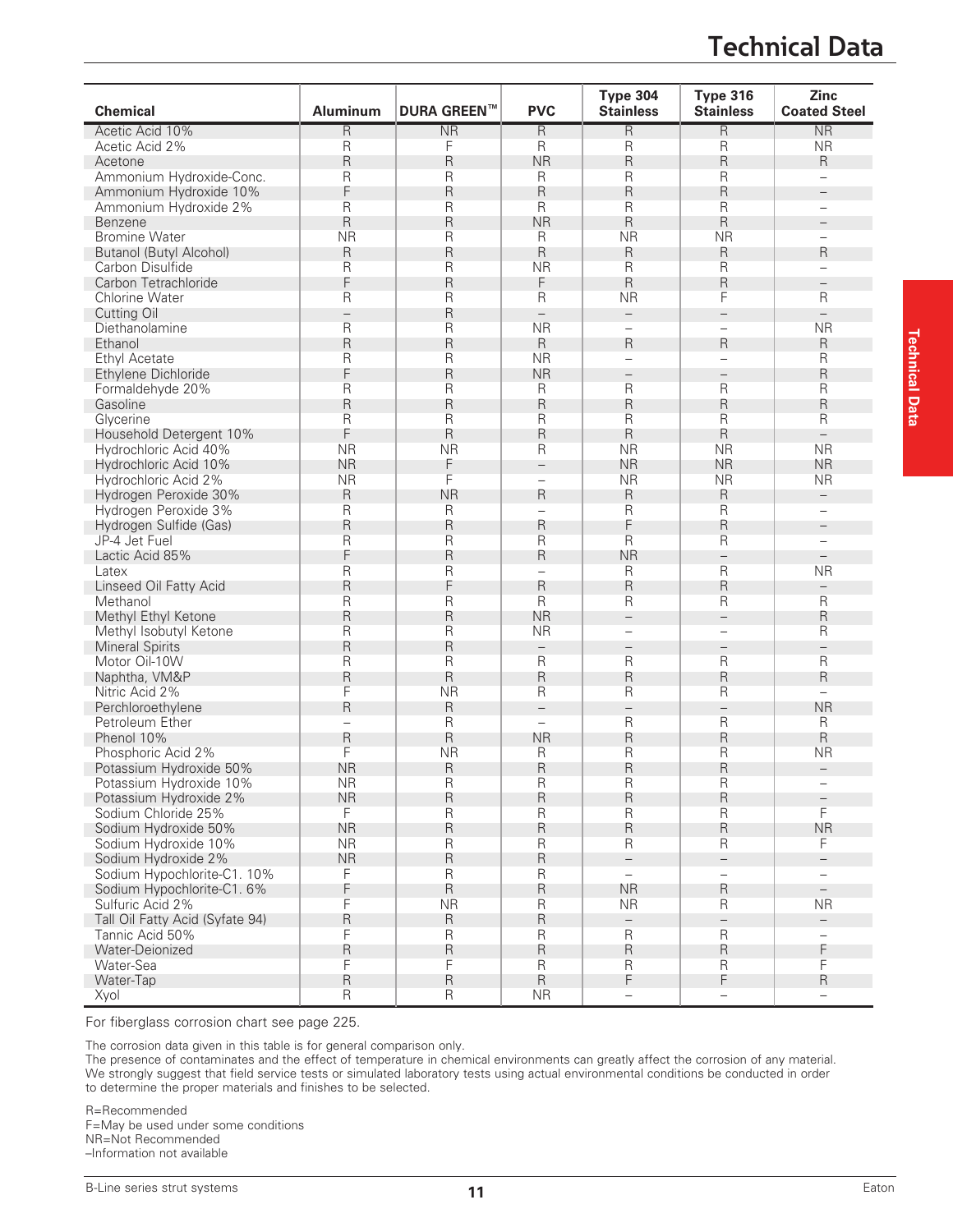# **Metal Framing Channels**



#### **Channel**

Metal framing channel is cold formed on our modern rolling mills from 12 Ga. (2.6mm), 14 Ga. (1.9mm), and 16 Ga. (1.5mm) low carbon steel strips. A continuous slot with inturned lips provides the ability to make attachments at any point.

#### **Lengths & Tolerances**

All channels excluding 'SH' style  $\pm 1/8$ " (3.2mm) on 10' (3.05m) and  $\pm 3/16$ " (4.76mm) on 20' (6.09m) All 'SH' channels only  $\pm$  1/4" (6.35mm) on 10' (3.05m) and  $\pm$  1/2" (12.70mm) on 20' (6.09m) Custom lengths are available upon request.

#### **Slots**

Slotted series of channels offer full flexibility. A variety of pre-punched slot patterns eliminate the need for precise field measuring for hole locations. Slots offer wide adjustments in the alignment and bolt sizing.

#### **Holes**

A variety of pre-punched <sup>9</sup>/16" (14.3 mm) diameter hole patterns are available in our channels. These hole patterns provide an economical alternative to costly field drilling required for many applications.

#### **Knockouts**

When used with series B217-20 Closure Strips, knockout channels can be used to provide an economical U.L. listed surface raceway. Channels are furnished with  $\frac{7}{8}$ " (22.2 mm) knockouts on 6" (152 mm) centers, allowing for perfect fixture alignment on spans up to 20' (6.09 m).

| Materials & Finishes (Unless otherwise noted) |  |
|-----------------------------------------------|--|
|-----------------------------------------------|--|

| Steel: Plain & Pre-galvanized               | Finish<br>Code  | <b>Finish</b>                   | <b>Specification</b>                      |
|---------------------------------------------|-----------------|---------------------------------|-------------------------------------------|
| 12 Ga. (2.6), 14 Ga. (1.9) and 16 Ga. (1.5) | <b>PLN</b>      | Plain                           | ASTM A1011, 33,000 P<br>min. yield        |
| Note: A minimum order may apply on          | <b>GRN</b>      | <b>DURA GREEN™</b>              |                                           |
| special material and finishes.              | <b>GLV</b>      | <b>Pre-Galvanized</b>           | <b>ASTM A653 33,000 PSI</b><br>min. yield |
|                                             | <b>HDG</b>      | <b>Hot-Dipped Galvanized</b>    | <b>ASTM A123</b>                          |
| Design Load (Steel & Stainless Steel)       | <b>YZN</b>      | <b>Yellow Zinc Chromate</b>     | ASTM B633 SC3 Type I                      |
| The design loads given for strut beam loads | SS <sub>4</sub> | <b>Stainless Steel Type 304</b> | ASTM A240                                 |

#### The design loads given for strut beam loads are based on a simple beam condition using an allowable stress of 25,000 psi. This allowable stress results in a safety factor

of 1.68. This is based upon virgin steel minimum yield strength of 33,000 psi cold worked during rolling to an average yield stress of 42,000 psi. For aluminum channel loading multiply steel loading by a factor of 0.38.

**SS6 Stainless Steel Type 316 ASTM A240 AL Aluminum Aluminum 6063-T6**

#### **Welding**

Weld spacing is maintained between 2<sup>1</sup>/2 inches (63.5 mm) and 4 inches (101.6 mm) on center. Through high quality control testing of welded channels and continuous monitoring of welding equipment, we provide the most consistent combination channels available today.

#### **Metric**

Metric dimensions are shown in parentheses. Unless noted, all metric dimensions are in millimeters.

**PLN Plain ASTM A1011, 33,000 PSI**

**Type II**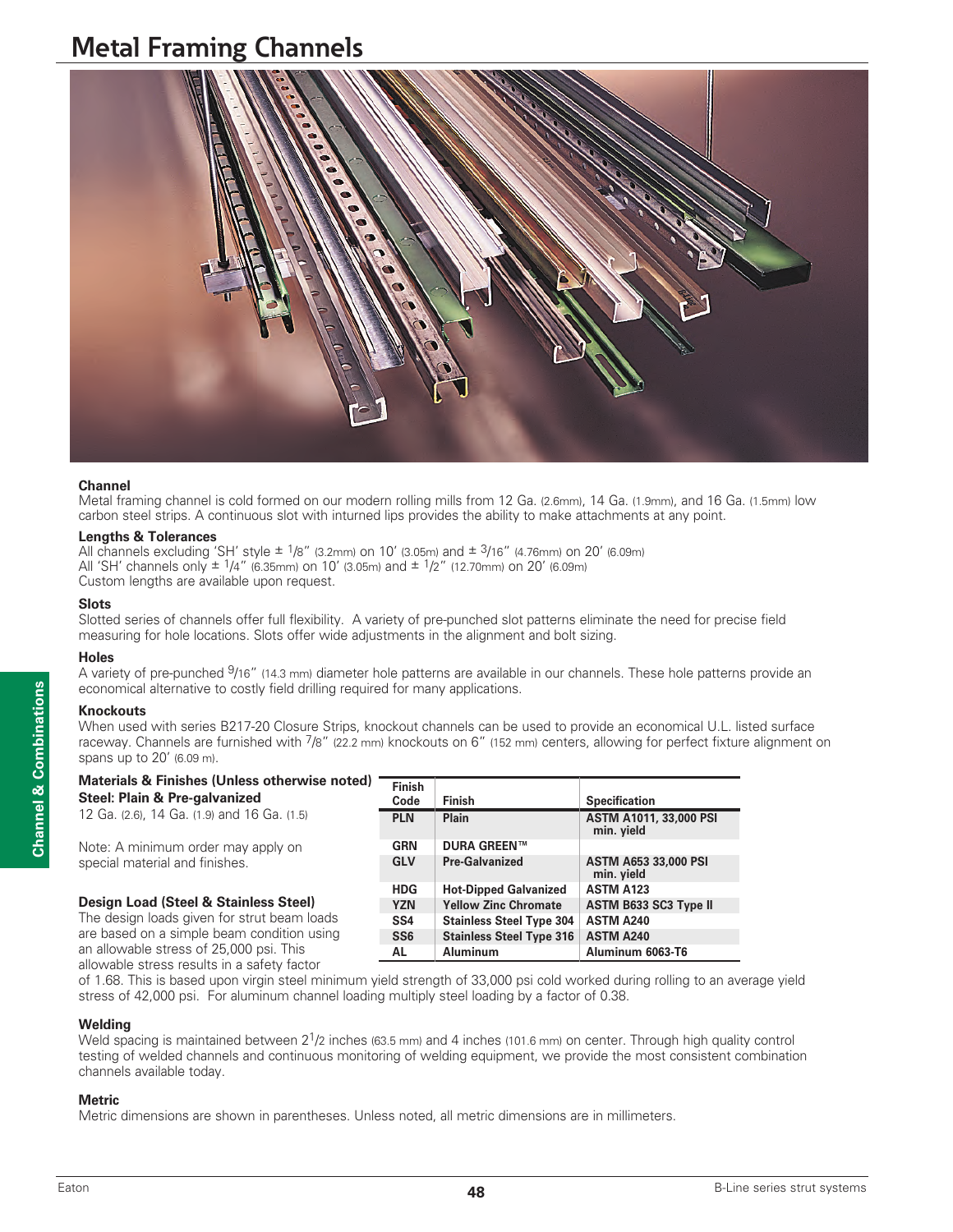# **Selection Chart for Channels, Materials and Hole Patterns**

| <b>Channel</b>                |                    |                   |                    |        |                |                                  | <b>Material &amp; Thickness *</b> |                          | <b>Channel Hole Pattern **</b>                         |                               |                             |                                                        |                                 |
|-------------------------------|--------------------|-------------------|--------------------|--------|----------------|----------------------------------|-----------------------------------|--------------------------|--------------------------------------------------------|-------------------------------|-----------------------------|--------------------------------------------------------|---------------------------------|
|                               |                    | <b>Dimensions</b> |                    |        |                | <b>Stainless</b><br><b>Steel</b> |                                   |                          | <b>SH</b>                                              | KO <sub>6</sub>               |                             |                                                        |                                 |
| <b>Channel</b><br><b>Type</b> | <b>Height</b>      |                   | <b>Width</b>       |        | <b>Steel</b>   | Alum.                            | <b>Type</b><br>304                | Type<br>316              | $9/16''$ x<br>$1^{1}/8''$<br>slots on<br>$2''$ centers | $13/32'' \times 3''$<br>slots | 9/16''<br>diameter<br>holes | 9/16''<br>diameter<br>on 17/8"<br>centers <sub>o</sub> | 7/8''<br>diameter<br>knockouts/ |
|                               |                    |                   |                    | n      | $\overline{1}$ | $\overline{2}$                   | $\overline{3}$                    | $\overline{4}$           | $\sqrt{27}$                                            | $\mathbb{Z}^2$                | $\sim$<br>$\mathbb{R}$      |                                                        | ∕⇔<br>$\boxtimes$               |
| <b>B11</b>                    | $3^{1}/4$ "        | (82.5)            | $1^5/8$ "          | (41.3) | 12 Ga.         | .105                             |                                   |                          | 1                                                      | $\mathbf{1}$                  | $\mathbf{1}$                |                                                        | $\overline{1}$                  |
| <b>B12</b>                    | $2^{7}/16''$       | (61.9)            | 15/8"              | (41.3) | 12 Ga.         | .105                             |                                   |                          | 12                                                     | $\overline{1}$                | 12                          |                                                        | 12                              |
| <b>B22</b>                    | 1 <sup>5</sup> /8" | (41.3)            | 15/8"              | (41.3) | 12 Ga.         | .105                             | 12 Ga.                            | 12 Ga.                   | 1234                                                   | 13                            | 1234                        | $\perp$                                                | 12                              |
| <b>B24</b>                    | $1^5/8$ "          | (41.3)            | $1^5/8$ "          | (41.3) | 14 Ga.         | .080                             | 14 Ga.                            | 14 Ga.                   | 1234                                                   | $\perp$                       | 1234                        | $\overline{\phantom{m}}$                               | 12                              |
| <b>B26</b>                    | $1^{\frac{5}{8}}$  | (41.3)            | 15/8"              | (41.3) | 16 Ga.         | $\overline{\phantom{m}}$         |                                   |                          | 1                                                      |                               | $\overline{1}$              |                                                        | $\perp$                         |
| <b>B32</b>                    | 1 <sup>3</sup> /8" | (34.9)            | 15/8"              | (41.3) | 12 Ga.         | $\overline{\phantom{m}}$         | 12 Ga.                            | $\overline{\phantom{m}}$ | 13                                                     | $\overline{1}$                | 13                          | -                                                      | $\overline{1}$                  |
| <b>B42</b>                    | 1 <sup>''</sup>    | (25.4)            | $1^{\frac{5}{8}}$  | (41.3) | 12 Ga.         | $\overline{\phantom{m}}$         | 12 Ga.                            |                          | 13                                                     |                               | 13                          |                                                        | $\overline{1}$                  |
| <b>B52</b>                    | 13/16''            | (20.6)            | 1 <sup>5</sup> /8" | (41.3) | 12 Ga.         | $\qquad \qquad -$                | 12 Ga.                            | 12 Ga.                   | 134                                                    | $\overline{1}$                | $\perp$                     |                                                        | $\overline{1}$                  |
| <b>B54</b>                    | 13/16''            | (20.6)            | 15/8"              | (41.3) | 14 Ga.         | .080                             | 14 Ga.                            | 14 Ga.                   | 1234                                                   |                               | 1234                        | $\qquad \qquad -$                                      | 12                              |
| <b>B56</b>                    | 13/16''            | (20.6)            | $1^5/8$ "          | (41.3) | 16 Ga.         | $\overline{\phantom{m}}$         |                                   |                          | $\overline{1}$                                         | $\overline{1}$                | $\perp$                     |                                                        | $\perp$                         |
| <b>B62</b>                    | 13/16''            | (20.6)            | 13/16''            | (20.6) | 18 Ga.         | $\overline{\phantom{m}}$         |                                   |                          |                                                        |                               |                             |                                                        |                                 |
| <b>B72</b>                    | 13/32''            | (10.3)            | 13/16''            | (20.6) | 18 Ga.         |                                  |                                   |                          |                                                        |                               |                             |                                                        |                                 |

The selection has been prepared to provide a reference for available channel, materials and hole patterns. Material types available for various hole patterns are defined by numbers  $1$  thru  $4$ .

Some stainless steel channels with hole patterns are available on special order only.

|                   | *Metric equivalent for thicknesses shown in chart. | $**1$ - Steel                |
|-------------------|----------------------------------------------------|------------------------------|
| 12 Ga. $= 2.6$ mm | 18 Ga. $= 1.2$ mm                                  | 2 - Aluminum                 |
| $14$ Ga. = 1.9 mm | $.105 = 2.6$ mm                                    | 3 - Type 304 Stainless Steel |
| 16 Ga. $= 1.5$ mm | $.080 = 2.0$ mm                                    | 4 - Type 316 Stainless Steel |

Properties may vary due to commercial tolerances of the material.

| <b>Channel Part Numbering</b><br>Example:<br>B22 SH - 120 SS4 |                                                                    |        |                        |  |  |  |  |  |
|---------------------------------------------------------------|--------------------------------------------------------------------|--------|------------------------|--|--|--|--|--|
| <b>Channel Type</b>                                           | <b>Hole Patterns</b>                                               | Length | <b>Material/Finish</b> |  |  |  |  |  |
| B11                                                           | SH (pg. 74)                                                        | 120    | GRN                    |  |  |  |  |  |
| B <sub>12</sub>                                               | S (pg. 74)                                                         | 240    | GLV                    |  |  |  |  |  |
| B22                                                           | H178 (pg. 74)                                                      |        | <b>HDG</b>             |  |  |  |  |  |
| <b>B24</b>                                                    | TH (pg. 75)                                                        |        | PI N                   |  |  |  |  |  |
| <b>B26</b>                                                    | K06 (pg. 75)                                                       |        | Y7N                    |  |  |  |  |  |
| <b>B32</b>                                                    | SHA (pg. 75)                                                       |        | SS4 (See page 222)     |  |  |  |  |  |
| <b>B42</b>                                                    | S58 (pg. 76)                                                       |        | SS6 (See page 222)     |  |  |  |  |  |
| <b>B52</b>                                                    | M (pg. 76)                                                         |        | AL (See pages 219-220) |  |  |  |  |  |
| <b>B54</b>                                                    | $H25$ (pg. 76)                                                     |        |                        |  |  |  |  |  |
| <b>B56</b>                                                    | Leave blank for no hole pattern                                    |        |                        |  |  |  |  |  |
| $B62\Delta$                                                   |                                                                    |        |                        |  |  |  |  |  |
| $B72\Delta$                                                   | $\Delta$ Hole patterns are not available on these<br>channel sizes |        |                        |  |  |  |  |  |

Reference page 48 for general fitting and standard finish specifications.